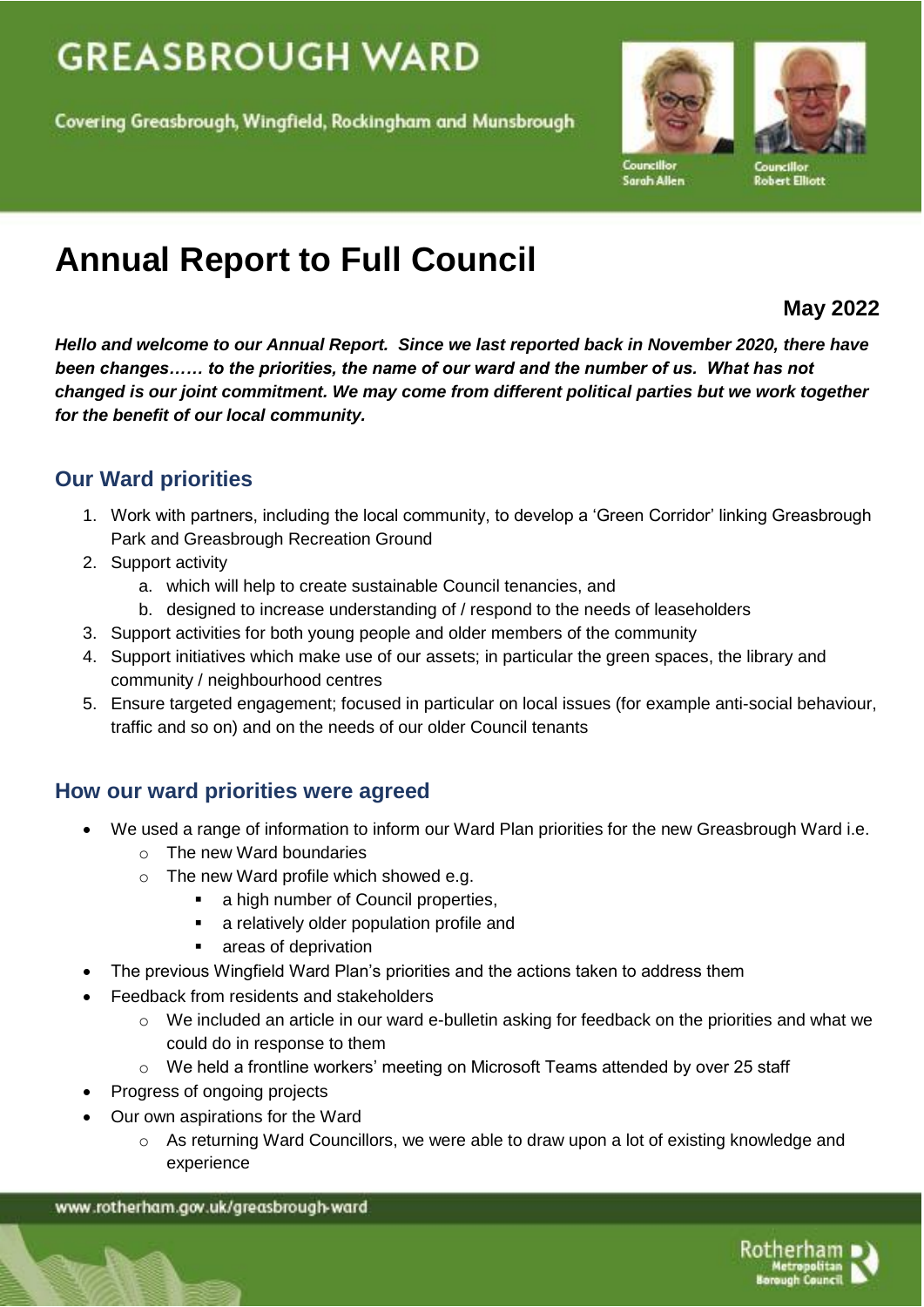### **The progress we've made so far**

#### *1 - Work with partners – including the local community – to develop a 'Green Corridor' linking Greasbrough Park and Greasbrough Recreation Ground*

- **We** have worked with RMBC Green Spaces, Landscape Design and Asset Management on a project we are calling Greasbrough's Green Corridor which will link the Park and Recreation Ground
- Concept design developed and approved
- This concept design was submitted as our proposal for Towns and Villages Funding

£100k Towns &



- This new development will be named 'Brimmagen Fold', which is based on historic mapping.
- We are also looking at external funding to bring the unit attached to the sub-station into community use
- Information boards will be situated throughout the link providing historical information

#### *3 - Support activities for both young people and older members of the community*

#### **Launch of the brand new Greasbrough Rec multi-use games area (MUGA)**

 **We** secured £100k+ from the Football Foundation and Veolia Environmental Trust, with the remaining £25k coming from

Former Councillor John Williams said "I was involved with Cllrs Allen and Elliott in bringing together funding for the MUGA and it's great to now see it in use"



Rotherham letropol<br>Jugh Co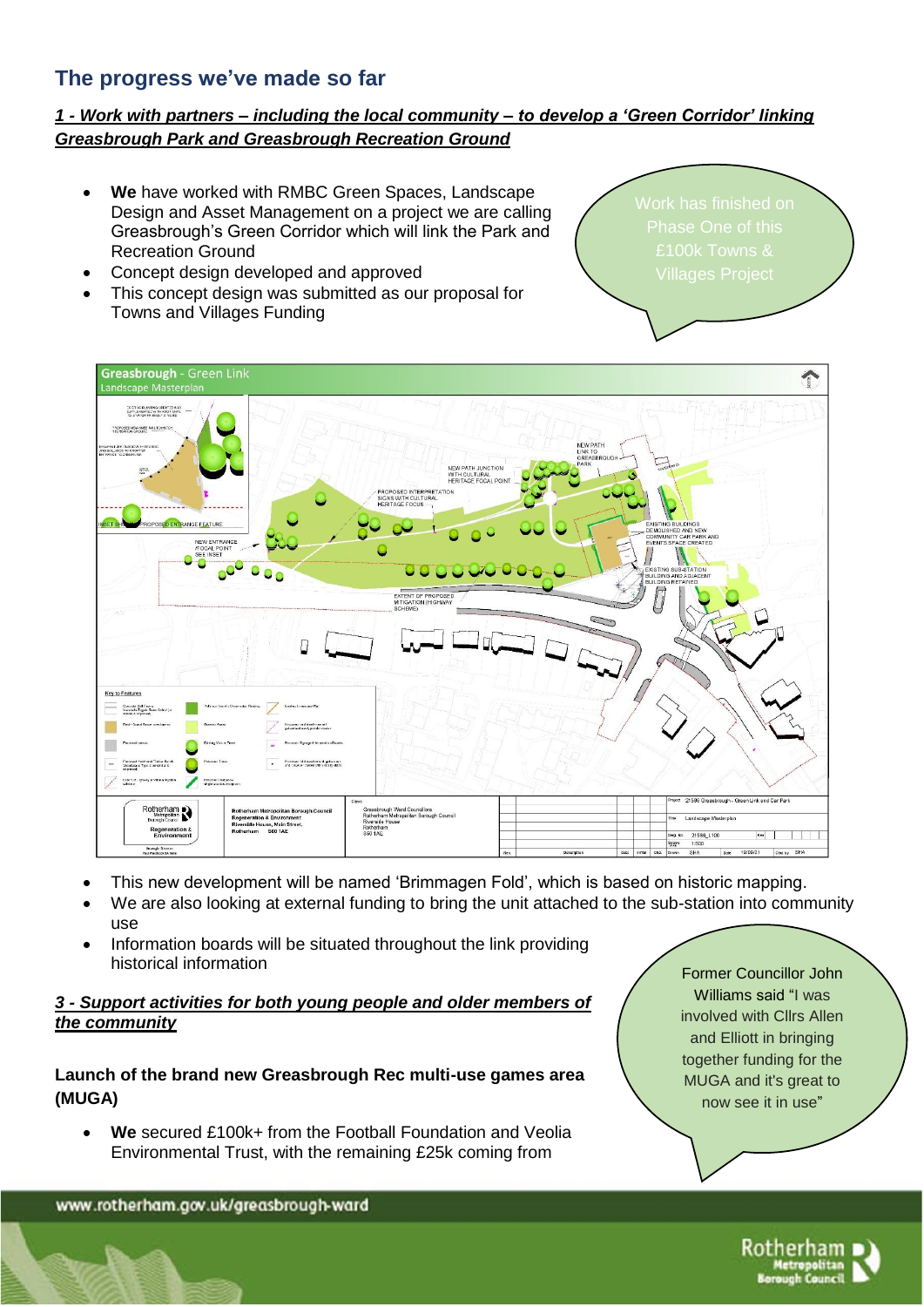internal sources including our devolved budget, to build this new community asset

- This was a real team effort which meets the aspirations of our community including children as evidenced from a survey **We** commissioned by CYPS
- **We** arranged a football tournament involving local primary schools to mark the official launch of the new MUGA in May 2021
- The launch was attended by RMBC's Deputy Mayor, Cllr Tajamal Khan, and RUFC's Assistant Manager, Ritchie Barker
- We are planning a 1<sup>st</sup> Birthday celebration on 2nd July, where there will be a range of free activities including, Dog Show, family entertainment, family games, food outlets, children's carousels, craft stalls, information stalls and a picnic area.



#### **For the really young members of our community**

- Open day event held at St Marys Neighbourhood Centre in April 2022 to launch services that will be provided by Early Help.
- Sessions to include Baby Yoga, Baby Massage, Toddler Yoga. This will provide access to services for residents that are local to the centre.
- Residents of the complex would like to see the centre used more and welcomed the opportunity to speak to the officers providing future services.

#### **For everyone Willow Tree Academy's (WTA) LEAF Centre**

- WTA's LEAF Centre will be both a base for providing children with additional support and a hub for community use
- **We** secured £70k Housing funding given that this will benefit an area with the highest number of Council properties - and this in turn was matched by Special Educational Needs funding. The remaining majority of the funding is being provided by WTA
- The aspiration is that the Centre will be completed and opened operationally over a phased period.





www.rotherham.gov.uk/greasbrough-ward

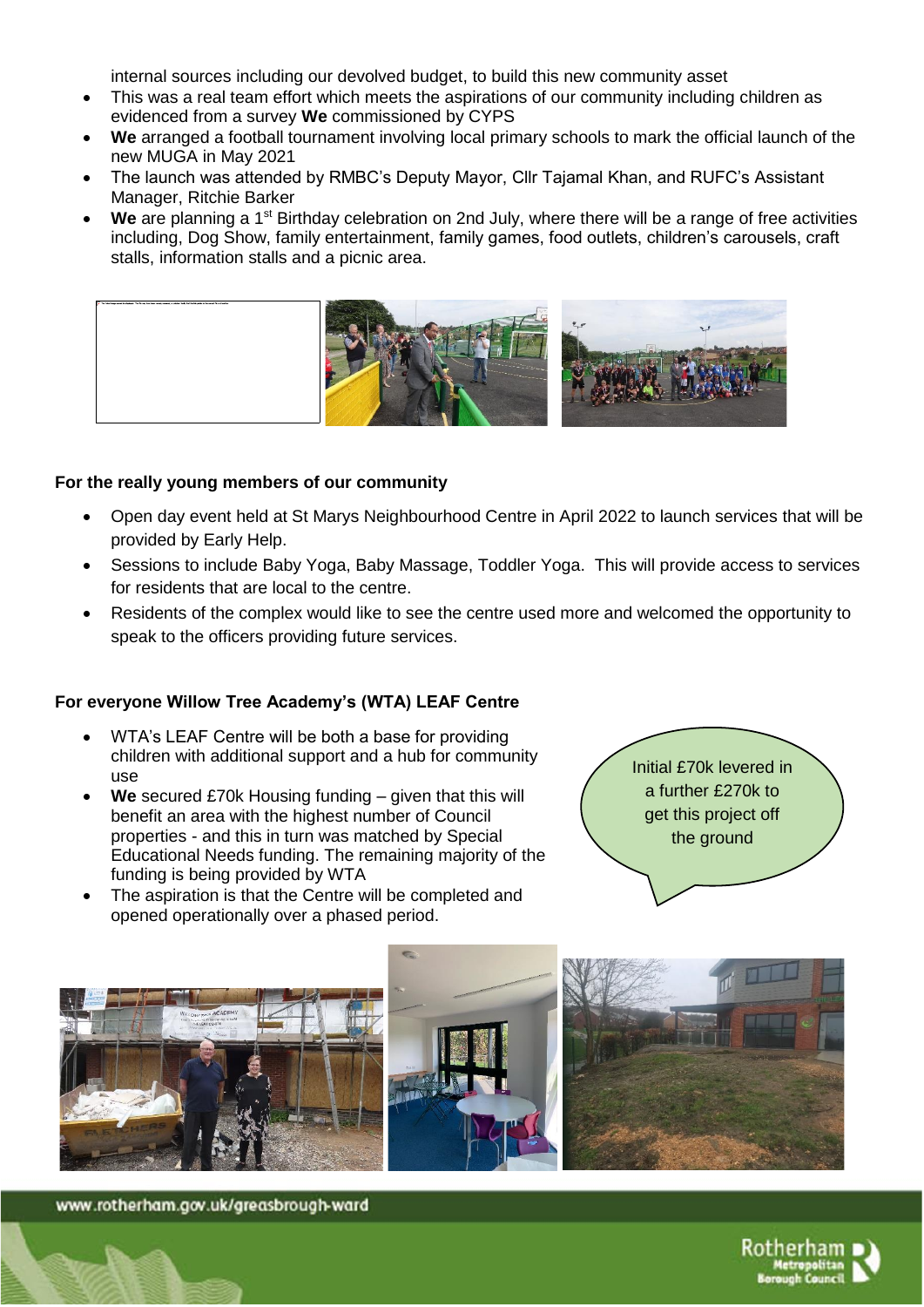#### *4 - Support initiatives which make use of our assets; in particular the green spaces, the library and community / neighbourhood centres*

#### **Launch of Charlie's Food Pantry**

- The Food Pantry at the Chislett Centre opened its doors on 8<sup>th</sup> Jun 2021
- The Pantry is different to a supermarket in that people who use it become members through a process where they have indicated both a need for & a wish to use it
- The Pantry is run by volunteers and supported by members of staff from the Chislett Centre. It is open 2 days a week
- Funding towards the purchase of the cabin & to kit out the unit with fridges, freezers & shelving for the pantry has come from many sources including Kimberworth Park Community Partnership, National Lottery and Covid Emergency Fund
- We also provided some Ward Budget funding along with our Councillor colleagues in the neighbouring Keppel Ward



#### *5 - Ensure targeted engagement; focused in particular on local issues e.g. anti-social behaviour, traffic etc, and on our older Council tenants*

- **Meeting our communities during Covid**
	- o These have been difficult times in so many ways. As Councillors, **We** would normally be arranging Ward Network events with partners and 40-50 residents / groups. We could not do that but we still wanted to make ourselves available
	- o To that end, we held bring a chair meetings e.g. on Greasbrough Rec and at Church Street – with residents and partners, and we held surgeries on our Friendship Bench in Greasbrough Park (alternative Saturdays, 10-11am)



www.rotherham.gov.uk/greasbrough-ward